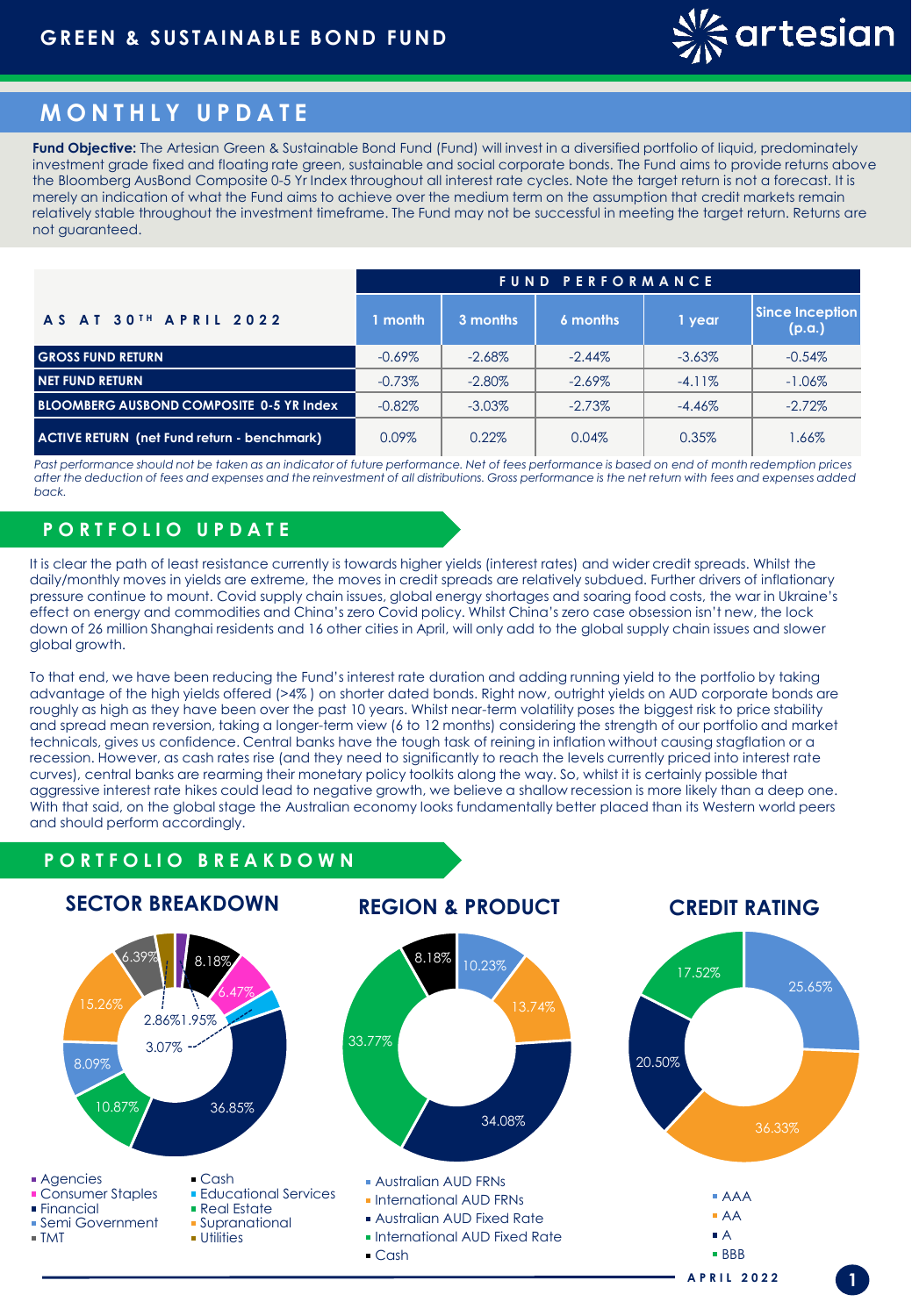

### **C R E D IT S P R E A D S**

AUD corporate bond spreads were 5bps to 10bps wider over the month, which outperformed the CDS index (iTraxx Australia 5yr) which was 14bps wider. AUD corporate bond issuance has been subdued which would normally be technically strong for credit spreads, yet new deals aren't rallying in the secondary market. So, when issuers come to market and add a new issue premium, which makes the new deal look cheap relative to where their existing bonds are trading in secondary, it is dragging its own credit curve and similar rated credit spreads wider. This is typical in a softer market, and a reversal of this trend will indicate a stabilisation in credit spreads. The RBA surprised the market with a 25bp rate rise in early May and currently the market is pricing in a  $\sim$ 3% cash rate by year end. Whilst we believe it will be much closer to 1.50% - 2.00%, right now positioning the Fund with a shorter than benchmark interest rate duration position is prudent to reduce return volatility.

## **F U N D M E T R I C S**

The Fund's credit duration increased marginally in April as we deployed some cash into the new NBN green bond. The spike higher in yields led to another spike higher in the Fund's running yield to 3.43% from 2.93%. Whilst we see some longerterm value in both credit and interest rate markets at current levels, we are conscious that markets are currently behaving erratically. Therefore, we will be patient before increasing risk from our current positioning. In any event, we are well positioned for a rally in credit and front-end yields. The AUD corporate bond market has appeared to have found a clearing level a couple of times in recent months, only to then continue to widen. However, we are now reaching decade high levels in outright yields, which on a risk adjusted basis – compared with the ASX dividend yield of ~4.5%, should start to look much more attractive to asset allocators.

Commitment.

| GLOBAL CREDIT INDICES    | PRICE | C H G<br>O N<br><b>MTH</b> |
|--------------------------|-------|----------------------------|
| ITRAXX AUSTRALIA 5YR     | 0.95% | 0.14%                      |
| <b>ITRAXX EUROPE 5YR</b> | 0.90% | 0.17%                      |
| ITRAXX EUROPE XOVER 5YR  | 4.28% | 0.89%                      |
| CDX US IG 5YR            | 0.84% | 0.16%                      |
| US HY 5YR<br>CDX         | 4.61% | 0.85%                      |

| <b>AS AT 30TH APRIL 2022</b>                          | <b>FUND</b> | BENCH-<br>MARK |  |
|-------------------------------------------------------|-------------|----------------|--|
| INTEREST RATE DURATION                                | 1.48        | 2.32           |  |
| <b>CREDIT DURATION</b>                                | 3.60        | 2.32           |  |
| YIELD TO MATURITY                                     | 3.43%       | 2.56%          |  |
| YIELD TO WORST                                        | 3.43%       | 2.56%          |  |
| BLOOMBERG COMPOSITE<br>R A T I N G (weighted average) | $A^*$       | $AA+$          |  |

*\*Using the Morningstar methodology for Average Credit Quality*

### **N E W I S S U E S**

In April there was two new labelled bonds issued in the AUD market for a total volume of AUD 955m. It was great to see more corporate labelled bond issuance with NBN issuing an AUD 800m 5yr green bond. Although the softer risk backdrop continued throughout April, the NBN deal proved quite popular.

| <b>ISSUER</b>                        |                                                                                                                                                                                                                                                                                                                                                                                                      | <b>Bond Type</b> | <b>Issue Date</b>                                                                                                                                                                                                                                                                                                                                                                                                                                                                                                                                                                                                     | <b>Issue Size SM</b> | Fixed/<br><b>Floating</b>                 | <b>Maturity</b> |  |
|--------------------------------------|------------------------------------------------------------------------------------------------------------------------------------------------------------------------------------------------------------------------------------------------------------------------------------------------------------------------------------------------------------------------------------------------------|------------------|-----------------------------------------------------------------------------------------------------------------------------------------------------------------------------------------------------------------------------------------------------------------------------------------------------------------------------------------------------------------------------------------------------------------------------------------------------------------------------------------------------------------------------------------------------------------------------------------------------------------------|----------------------|-------------------------------------------|-----------------|--|
| <b>NBN CO LTD</b>                    |                                                                                                                                                                                                                                                                                                                                                                                                      | Green            | 8-Apr-22                                                                                                                                                                                                                                                                                                                                                                                                                                                                                                                                                                                                              | 800                  | Fixed                                     | 14-Apr-27       |  |
| <b>Issuer</b>                        | nbn i                                                                                                                                                                                                                                                                                                                                                                                                |                  | NBN issued their first ever Sustainability Bond                                                                                                                                                                                                                                                                                                                                                                                                                                                                                                                                                                       |                      |                                           |                 |  |
| Currency                             | <b>AUD</b>                                                                                                                                                                                                                                                                                                                                                                                           |                  | Framework to the market in February 2022,<br>outlining their intentions to potentially issue;                                                                                                                                                                                                                                                                                                                                                                                                                                                                                                                         |                      |                                           |                 |  |
| Sector                               | Technology, media, and telecom (TMT)                                                                                                                                                                                                                                                                                                                                                                 |                  |                                                                                                                                                                                                                                                                                                                                                                                                                                                                                                                                                                                                                       |                      | Green bonds - aligned with the Green Bond |                 |  |
| <b>Eligible</b><br><b>Categories</b> | လ<br><u>io</u>                                                                                                                                                                                                                                                                                                                                                                                       |                  | Principles (GBP)<br>Social bonds - aligned with the Social Bond<br>$\bullet$<br>Principles (SBP)<br>Sustainable bonds – aligned with the GBP, SBP<br>٠<br>and Sustainability Bond Guidelines (SBG)<br>NBN launched their inaugural green bond in the<br>AUD market April 8 <sup>th</sup> which attracted orders<br>>1 billion. The net proceeds of each Green Bond<br>issued under the NBN Sustainability Bond<br>Framework will be exclusively applied to finance<br>or refinance, in part or in full, new and/or existing<br>eligible green projects that meet one or more of<br>the Eligible Green Projects (EGP). |                      |                                           |                 |  |
| <b>Issuer Goals</b>                  | <b>Energy efficiency:</b><br>Deployment of Australia's broadband network, using<br>a more energy-efficient technology such as a fixed<br>line fibre optic connection instead of legacy<br>technology (i.e. copper), to lift the digital capability of<br>Australia.<br>Renewable energy:<br>Purchasing renewable electricity to power the NBN<br>network and infrastructure in line with their RE100 |                  |                                                                                                                                                                                                                                                                                                                                                                                                                                                                                                                                                                                                                       |                      |                                           |                 |  |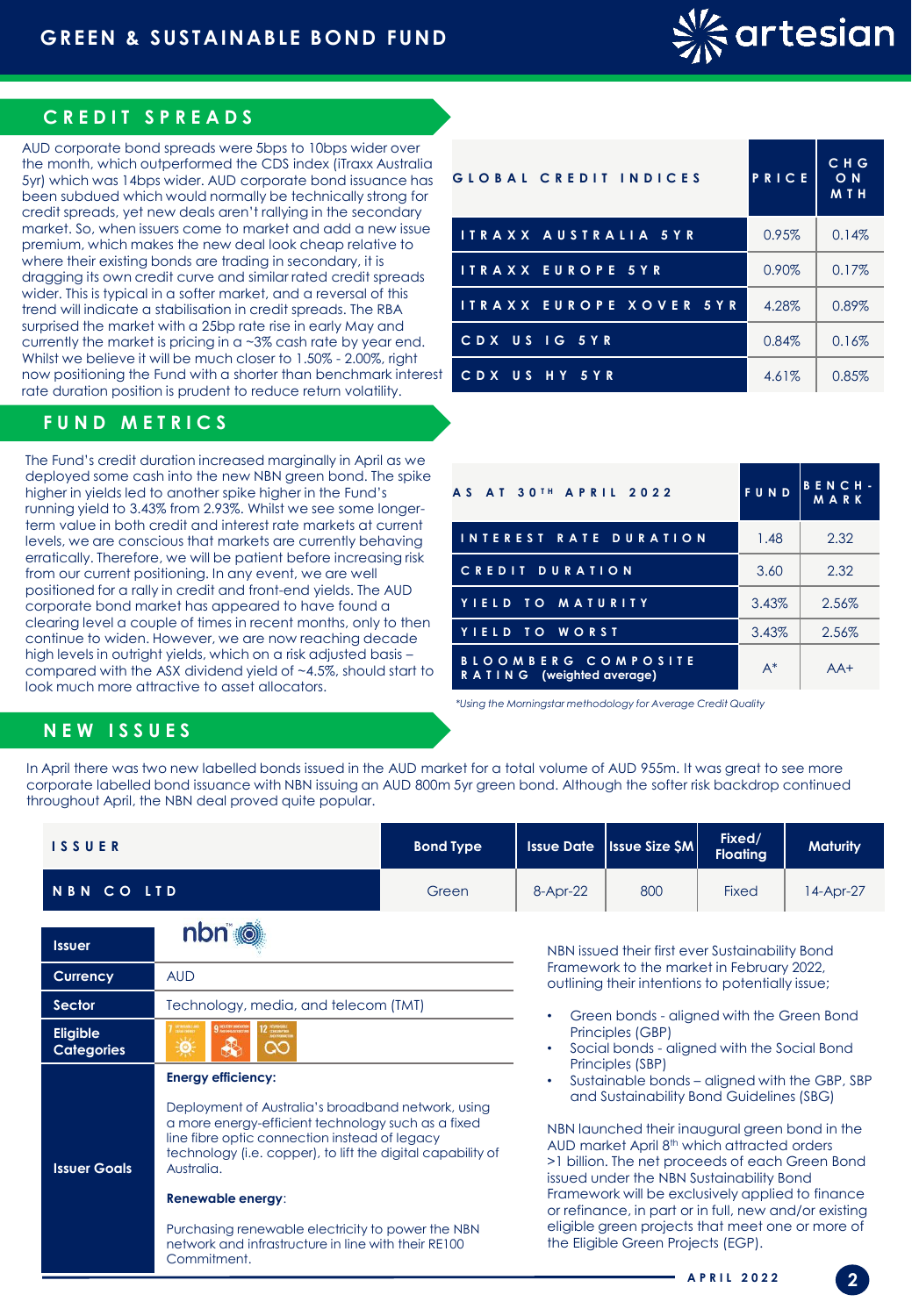

**April's estimated carbon abatement** 1,045.7t CO2e\* **Since inception estimated carbon abatement<sup>1</sup>** 15,794.3t CO2e\*

**% of Fund used in this estimation** 40%

One of the primary goals for the Fund is to report regularly on the impact that the bonds we have invested in are having on the environment. As issuers report their use of proceeds achievements, we update our records and this should also lead to a continual increase in the 40% of the Fund used to calculate the carbon abatement.

**Fund** 

Equivalent to **7,404 cars\*\*** off the road for a year, since fund inception

## G R E E N , SUSTAIN A BLE & SO CIAL CARBON A BATEMENT



### **A L L O C A T I O N O F F U N D S H E A T M A P**



*Source: Artesian, EIB; Relative Emission Factor is measured across 43 countries/regions; Oct 2020*

The heatmap above shows which countries the Fund is allocating capital to, to improve the global green economy. The Relative Emission Factor Scale shows how dirty the energy grid of each country is. It is a normalised scale of the baseline emission factor for electricity generation across 43 major countries - how much gCO2e/kWh is emitted. In essence, the more green capital investors can channel to higher pollutive countries, the higher the impact per dollar.

### S U S T A I N A B L E D E V E L O P M E N T G O A L S

No Poverty Zero Hunger Good Health & Well-Being Quality Education Gender Equality Clean Water & Sanitation Affordable & Clean Energy Decent Work & Economic Growth Industry, Innovation & Infrastructure Reduced Inequalities Sustainable Cities & Communities Responsible Consumption & Production Climate Action Life Below Water Life on Land Peace, Justice & Strong Institutions Partnerships For The Goals



The Sustainable Development Goals are the blueprint to achieve a better and more sustainable future for all. They address the global challenges we face, including poverty, inequality, climate change, environmental degradation, peace and justice. When mapping the SDG's per bond held in the Fund, we take a conservative approach. If one bond targets more than one SDG, then the allocation is split evenly between the SDGs and then portfolio weighted. Unsurprisingly, the Fund is most aligned with Clean Energy, Climate Action and Sustainable Cities, making up 51% of the Fund's targeted SDGs. The Fund currently supports 16 of the 17 SDGs, with the goal of supporting all 17 as the Fund grows.